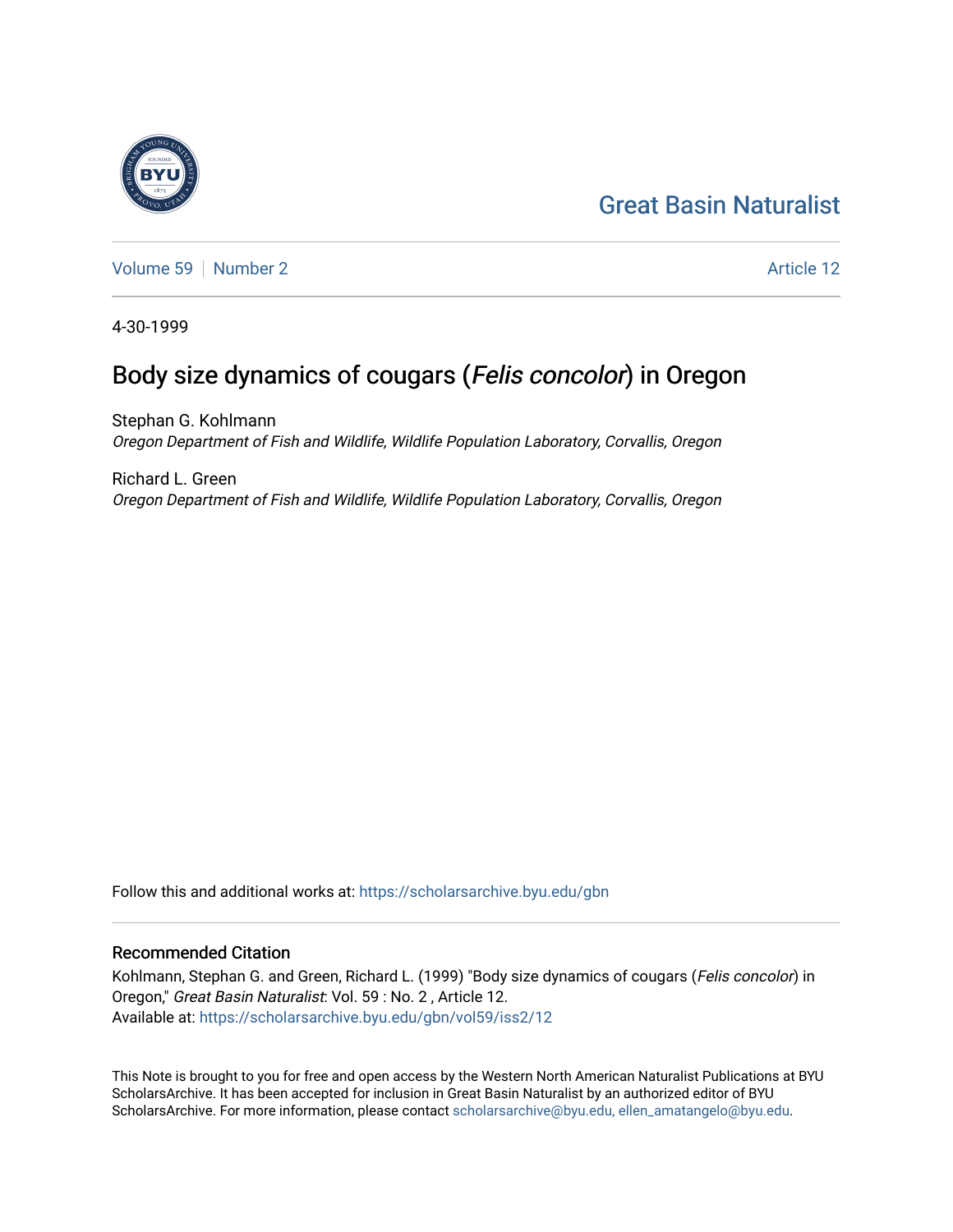Great Basin Naturalist 59(2), ©1999, pp. 193-194

# BODY SIZE DYNAMICS OF COUGARS (FELIS CONCOLOR) IN OREGON

Stephan G. Kohlmann<sup>1</sup> and Richard L. Green<sup>1,2</sup>

Key words: Felis concolor, Oregon, body mass.

Body length (BL, nose-to-tip-of-tail) and Mean body mass of male cougars was, on average,  $50.8\%$  ( $\pm 14.2\%$ ) greater than that of

TABLE 1. Mean body mass (kg), standard error, and sample size of harvested male and female cougars in Oregon, 1987–1997. Asterisks indicate significant differences in body mass between the sexes ( $P < 0.05$ ). Significant differences among seasonal mass within age groups are represented by different superscript letters (Tukey test,  $P < 0.05$ ).

<sup>1</sup>Oregon Department of Fish and Wildlife, Wildlife Population Laboratory, 7118 NE Vandenberg Ave., Corvallis, OR 97330.

<sup>2</sup>Corresponding author.

We investigated body size dynamics of 1076 harvested male and female cougars in Oregon from 1987 through 1997. Cougars were checked, weighed, and measured by Oregon Department of Fish and Wildlife biologists within 48 h of harvest. One or 2 upper premolars were removed and age was determined by cementum annuli at Matson's Lab (Milltown, MT). Precision of age determination was estimated from 864 "blind tests" of pairs of premolars for which the identity of the individual cougar was not known to the analyzing laboratory personnel. Ages assigned to each of the 2 premolars agreed exactly or varied by  $1 \times in 93\%$ age or differed by 1 yr. body mass (BM) were significantly correlated for both sexes (males:  $BL = 145.67 +$ 1.073BM,  $n = 645$ ,  $F = 1123.7$ ,  $P < 0.0001$ ,  $R^2 = 0.63$ ; females:  $BL = 123.66 + 1.68BM$ ,  $n = 431, F = 596.4, P < 0.0001, R^2 = 0.58$ . females. This difference was statistically significant for all age classes except kittens (Table 1) and supports results from earlier studies

of the <4-yr-old cougars, while 54% of the premolar pairs of older cougars were the same

Jun-Aug Sep-Nov Dec-Feb Mar-May Thtal Sex Age  $(\bar{x} \pm s_{\bar{x}}, n)$   $(\bar{x} \pm s_{\bar{x}}, n)$   $(\bar{x} \pm s_{\bar{x}}, n)$   $(\bar{x} \pm s_{\bar{x}}, n)$   $(\bar{x} \pm s_{\bar{x}}, n)$ Male  $0$   $20.0 \pm 4.4, 6$   $17.1 \pm 3.8, 7$   $22.6 \pm 1.5, 18$   $15.0 \pm 1.4, 8$   $19.7 \pm 1.3, 39$ <br>1  $37.3 \pm 2.0, 18$   $43.4 \pm 1.8, 18$   $43.8 \pm 1.8, 32$   $44.0 \pm 3.0, 8$   $42.2 \pm 1.1, 76$ 1  $37.3 \pm 2.0, 18$   $43.4 \pm 1.8, 18$   $43.8 \pm 1.8, 32$   $44.0 \pm 3.0, 8$   $42.2 \pm 1.1, 76*$ <br>2  $38.1 \pm 3.2, 8^a$   $49.0 \pm 1.3, 40^b$   $50.6 \pm 0.8, 83^b$   $46.0 \pm 2.4, 9^a$   $49.1 \pm 0.7, 140^o$ 2  $38.1 \pm 3.2$ ,  $8^a$   $49.0 \pm 1.3$ ,  $40^b$   $50.6 \pm 0.8$ ,  $83^b$   $46.0 \pm 2.4$ ,  $9^a$   $49.1 \pm 0.7$ ,  $140^*$ <br>3  $52.1 \pm 2.3$ ,  $6^{a,b}$   $56.8 \pm 1.5$ ,  $21^{a,b}$   $57.2 \pm 1.0$ ,  $71^a$   $49.6 \pm 3.2$ ,  $11^b$   $56.1 \pm 0.8$ ,  $109^*$ 3  $52.1 \pm 2.3$ ,  $6^{a,b}$   $56.8 \pm 1.5$ ,  $21^{a,b}$   $57.2 \pm 1.0$ ,  $71^{a}$   $49.6 \pm 3.2$ ,  $11^{b}$   $56.1 \pm 0.8$ ,  $109^{*}$ <br>4  $55.3 \pm 3.2$ ,  $7$   $58.8 \pm 1.3$ ,  $18$   $59.6 \pm 1.0$ ,  $54$   $57.9 \pm 2.8$ ,  $11$   $58.9 \pm 0.8$ ,  $90^{*}$ <br>55.0  $\pm$  $55.3 \pm 3.2, 7$   $58.8 \pm 1.3, 18$   $59.6 \pm 1.0, 54$   $57.9 \pm 2.8, 11$   $58.9 \pm 0.8, 90^*$  $55.0 \pm 3.3, 4$   $59.4 \pm 1.6, 16$   $60.3 \pm 1.1, 46$   $56.8 \pm 2.3, 2$   $59.7 \pm 0.9, 68$ \*<br>  $57.3 \pm 6.0, 4$   $60.0 \pm 1.8, 16$   $62.2 \pm 1.1, 54$   $53.8 \pm 2.0, 3$   $61.2 \pm 0.9, 77$ \*  $57.3 \pm 6.0, 4$   $60.0 \pm 1.8, 16$   $62.2 \pm 1.1, 54$   $53.8 \pm 2.0, 3$   $61.2 \pm 0.9, 77$ <sup>\*</sup><br>  $54.5 \pm 0, 1$   $61.4 \pm 3.0, 6$   $65.5 \pm 1.5, 25$   $63.6 \pm 0, 1$   $64.4 \pm 1.3, 33$ <sup>\*</sup>  $7$   $54.5 \pm 0, 1$   $61.4 \pm 3.0, 6$   $65.5 \pm 1.5, 25$   $63.6 \pm 0, 1$   $64.4 \pm 1.3, 33$ \*<br>  $61.6 \pm 1.6, 2$   $73.6 \pm 5.9, 3$   $63.6 \pm 1.9, 16$   $63.6 \pm 0, 1$   $64.8 \pm 1.7, 22$ \* 8 61.6 ± 1.6, 2 73.6 ± 5.9, 3 63.6 ± 1.9, 16 63.6 ± 0, 1 64.8 ± 1.7, 22\*<br>9 63.1 ± 8.8, 4 65.5 ± 2.6, 4 64.2 ± 3.1, 9 68.0 ± 2.6, 3 64.8 ± 2.2, 20\* 9 63.1  $\pm$  8.8, 4 65.5  $\pm$  2.6, 4 64.2  $\pm$  3.1, 9 68.0  $\pm$  2.6, 3 64.8  $\pm$  2.2, 20\*<br>10 + 71.8  $\pm$  0, 1 71.2  $\pm$  2.0, 3 66.7  $\pm$  1.8, 23 61.4  $\pm$  0, 1 67.2  $\pm$  1.6, 28\*  $71.8 \pm 0, 1$   $71.2 \pm 2.0, 3$   $66.7 \pm 1.8, 23$   $61.4 \pm 0, 1$   $67.2 \pm 1.6, 28$ \* Female 0 14.3 ± 1.9, 4 15.7 ± 2.1, 11 18.0 ± 1.7, 16 18.7 ± 2.1, 11 17.2 ± 1.0, 42<br>1 28.4 ± 3.1, 7<sup>a,b</sup> 33.6 ± 1.1, 21<sup>a</sup> 31.9 ± 1.1, 28<sup>a,b</sup> 27.7 ± 1.4, 13<sup>b</sup> 31.3 ± 0.7, 69 1  $14.3 \pm 1.9$ , 4  $15.7 \pm 2.1$ , 11  $18.0 \pm 1.7$ , 16  $18.7 \pm 2.1$ , 11  $17.2 \pm 1.0$ , 42<br>
28.4  $\pm 3.1$ , 7<sup>a,b</sup> 33.6  $\pm 1.1$ , 21<sup>a</sup> 31.9  $\pm 1.1$ , 28<sup>a,b</sup> 27.7  $\pm 1.4$ , 13<sup>b</sup> 31.3  $\pm 0.7$ , 69\*<br>
31.5  $\pm 3.4$ , 3a,b 36.1  $\$  $31.5 \pm 3.4$ ,  $3^{a,b}$   $36.1 \pm 0.7$ ,  $26^{a,b}$   $36.9 \pm 0.6$ ,  $65^{a}$   $32.5 \pm 2.0$ ,  $12^{b}$   $36.0 \pm 0.5$ ,  $106^{*}$  $31.8 \pm 0, 1$   $38.1 \pm 1.3, 18$   $37.2 \pm 0.9, 41$   $34.4 \pm 2.4, 3$   $37.2 \pm 0.7, 63$ \* 4 - 38.4 ± 2.2, 10 39.1 ± 0.7, 34 38.9 ± 1.9, 6 39.0 ± 0.7, 50\*<br>5 29.1 ± 0, 1 40.4 ± 2.2, 7 39.9 ± 0.7, 32 31.8 ± 9.1, 2 39.3 ± 0.8, 42\*  $5$  29.1 ± 0, 1 40.4 ± 2.2, 7 39.9 ± 0.7, 32 31.8 ± 9.1, 2 39.3 ± 0.8, 42\*<br>6 40.9 ± 0, 1 42.8 ± 1.3, 8 39.0 ± 0.8, 20 35.5 ± 0, 1 40.0 ± 0.7, 30\* 6  $40.9 \pm 0, 1$   $42.8 \pm 1.3, 8$   $39.0 \pm 0.8, 20$   $35.5 \pm 0, 1$   $40.0 \pm 0.7, 30*$ <br>
7  $35.0 \pm 0, 1$   $43.5 \pm 2.5, 5$   $41.8 \pm 1.0, 11$   $45.0 \pm 0, 1$   $42.0 \pm 1.0, 18*$  $7$   $35.0 \pm 0, 1$   $43.5 \pm 2.5, 5$   $41.8 \pm 1.0, 11$   $45.0 \pm 0, 1$   $42.0 \pm 1.0, 18$ <sup>\*</sup><br>8  $47.7 \pm 0, 2$   $40.9 \pm 1.5, 10$   $42.0 \pm 1.5, 12$ <sup>\*</sup> 8 - 47.7 ± 0, 2 40.9 ± 1.5, 10 - 42.0 ± 1.5, 12\*<br>9 - 48.2 ± 0, 1 41.5 ± 1.1, 11 35.9 ± 0, 1 41.6 ± 1.2, 13\* 9 -  $48.2 \pm 0, 1$   $41.5 \pm 1.1, 11$   $35.9 \pm 0, 1$   $41.6 \pm 1.2, 13$ <sup>\*</sup><br> $10 + 35.9 \pm 7.3, 2$   $43.6 \pm 0.5, 2$   $40.9 \pm 1.1, 16$   $45.0 \pm 0, 2$   $41.1 \pm 1.0, 22$ <sup>\*</sup>  $43.6 \pm 0.5$ ,  $2$   $40.9 \pm 1.1$ ,  $16$   $45.0 \pm 0$ ,  $2$   $41.1 \pm 1.0$ ,  $22^*$ 

193